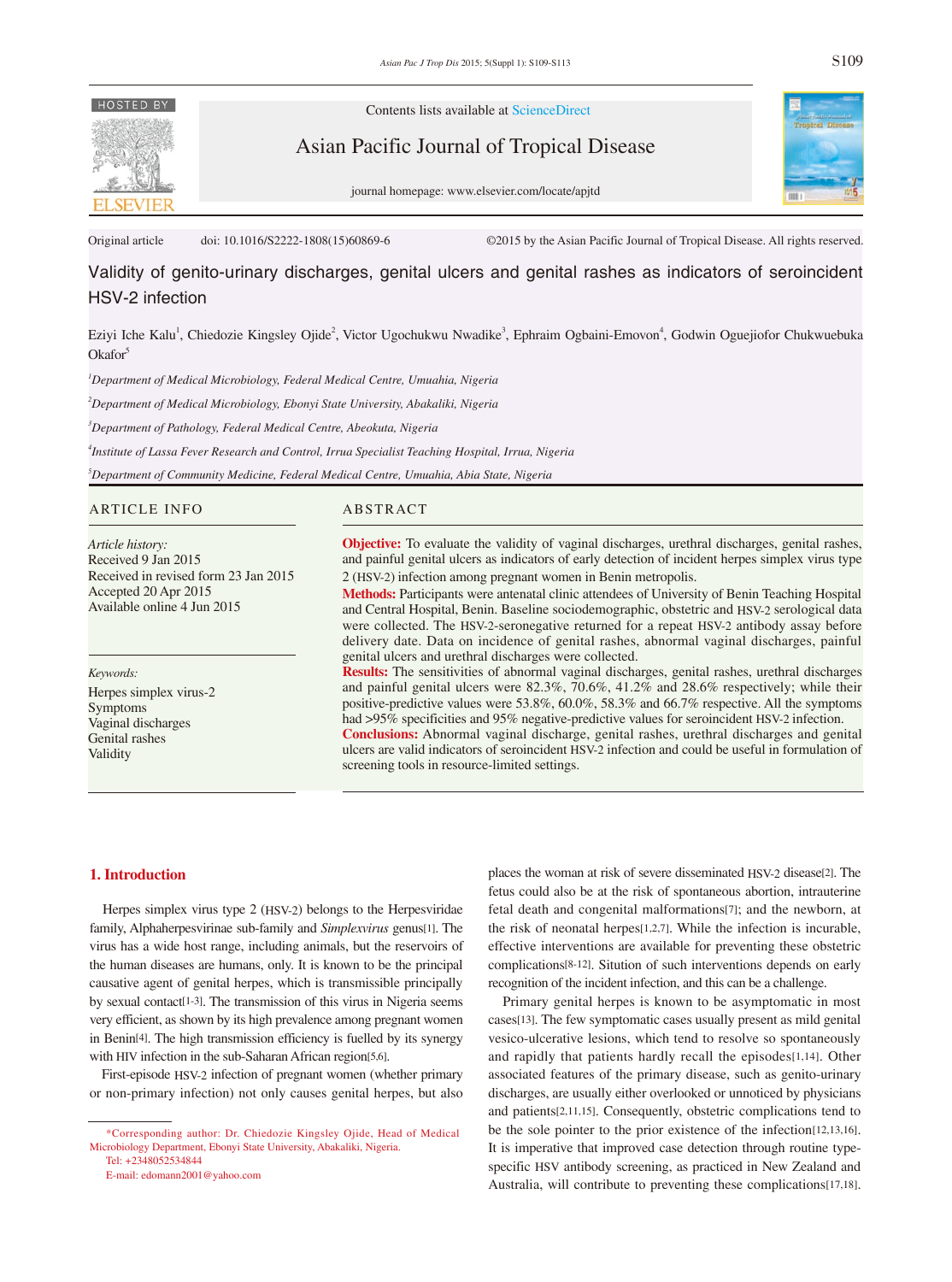But resource-limitations make this an unfeasible option in Nigeria and other resource-poor settings. There's, thus, a near-total dependence on clinical features in the detection of cases in the health-care centres located in these settings. Even before deciding to visit the health-care centers, recognition of the symptoms of the disease by the patient is critical to initiation of this health-seeking behavior, which usually marks the beginning of the case detection process. But the predominant incidence of clinically inapparent infections hampers this important phase of case detection. The clinically inapparent nature of these infections may be due to inaccurate definition of the symptoms perculiar to the region, and this could be related to the paucity of local studies on this subject in such regions. Excessive focus on genital ulceration as the classical presenting feature seems partly responsible for the categorization of most cases as asymptomatic[14]. This is because of the low prevalence of this symptom in these settings[13,16]. It has also been observed among pregnant women in Nigeria that ulcerations in the genital area are not quite noticed or taken as disease episodes[14]. In a cross-sectional study, only 8.4% of HSV-2 seropositive participants could recall episodes of ulcerative features[14]. They tended to better recognize and associate the term genital rashes with disease events[14]. Clear definition of the symptoms (especially, patientrecognizable symptoms) of incident HSV-2 infection in these local settings is imperative. In support of this imperative is the finding that studied definition and communication of the clinical features of HSV-2 infection among a group of USA women lead to clinical recognition of cases previously classified as asymptomatic<sup>[19]</sup>. But this prospect in Nigeria is partly hampered by the lack of local research data on this subject. Furthermore, the near-100% seroprevalence of HSV-1 infection potentially modulates the clinical features of HSV-2 infection, such that typical symptoms may become modified or absent; and other associated features may become more apparent[3,8,14]. While genital ulcers have been shown to be uncommon among the HSV-2-infected, some patient-recognizable symptoms have been shown to be more significantly associated with HSV-2-seropositivity[14]. These symptoms include genital rashes (rashes of any morphology occurring on any aspect of the external genitalia), urethral discharge and abnormal vaginal discharge.

 Considering the fact that regional factors could affect the epidemiology and clinical features of HSV-2 infection[5], there is a need to assess the validity of these patient-recognizable symptoms as indicators of incident HSV-2 infection in this environment. The findings will provide some evidence-base on which health-care centres in resource-poor settings will be able to formulate valid symptom-based screening instruments, essential for presumptive detection of cases before possible type-specific serodiagnosis and/or molecular diagnosis. Such validated symptom-based case definitions in terms recognizable by the average pregnant women will also make public health campaign communications effective. Recognition of the validated symptoms by members of the community will promote health-seeking behavioral response to the infection; and so enable initiation of the diagnostic process. This study is aimed at validating the above-named patientrecognizable symptoms for possible use in presumptive detection of incident HSV-2 infection in resource-poor communities.

#### **2. Materials and methods**

#### *2.1. Study location, design and duration*

The participants were drawn from the antenatal clinic of the

two major tertiary hospitals in Benin metropolis: University of Benin Teaching Hospital and Central Hospital, Benin-City. This longitudinal study took place between November 2011 and September, 2012.

#### *2.2. Sampling and data collection*

 The study was approved by the Ethical Committee of University of Benin Teaching Hospital, Benin. Informed consent was obtained from the participants. The consenting participants were consecutively recruited.

 Sociodemographic, obstetric data and data on incidence of specific symptoms were collected using structured intervieweradministered questionnaire and hospital case records. Blood samples were obtained from the participants and the serum was used for glycoprotein G-based type-specific assay for HSV-2 IgG antibodies. The HSV-2 IgG-seronegative participants were asked to return for a repeat HSV-2 IgG and HSV-2 IgM assays on a later date to assess seroconversion. To this end, a consensus appointment date was selected for each follow-up participant. This appointment date was selected to fit, as well as possible into the usual ante-natal clinic appointment pattern, while being about 2 weeks to the expected date of delivery.

 On return, further data was collected on the incidence of the following symptom types: genital rashes (rashes of any morphology occurring on the external genitalia), abnormal vaginal discharge, urethral discharge, and painful genital ulcerations.

#### *2.2.1. Research assistants*

 These consisted of laboratory technicians attached to the antenatal clinic laboratories; and nurses attached to the antenatal clinics. They were trained on the baseline and follow-up protocols. They maintained adequate contact with the follow-up participants in order to encourage compliance with clinic appointments.

#### *2.2.2. Laboratory procedures*

 Blood samples were collected in 5 mL plain vacutainer tubes and allowed to clot and sera separated by centrifugation at room temperature. Storage of serum was in cryovials at -20 ºC.

 The HSV-2 IgG and IgM assays were by means of ELISA kits produced by Dia. Pro. Diagnostic Bioprobes, Milano, Italy. These are based on glycoprotein G-dependent ELISA technique. All specimens and kit reagents were brought to room temperature and gently mixed before the assays. Procedures were performed in accordance with instructions in the kit manuals $[20,21]$ . Each batch of tests ran with both positive and negative controls and results were qualitative.

#### *2.3. Data analysis*

 Seroconversion was defined as the detection of HSV-2 antibodies of either IgG or IgM isotype by HSV gG2-based type-specific ELISA assay more than 30 days after previous HSV-2 seronegative assay result[22].

 Data collected was analyzed using the Excel 2007 and SPSS version 16 computer software Specificities, sensitivities and relative risks of genital rashes, urethral discharges, vaginal discharges and genital ulcers were calculated in accordance with known standards[23]. Fishers exact test and *Chi* square was used to test associations and statistical significance was ascribed based on  $P$ -values  $< 0.05$ .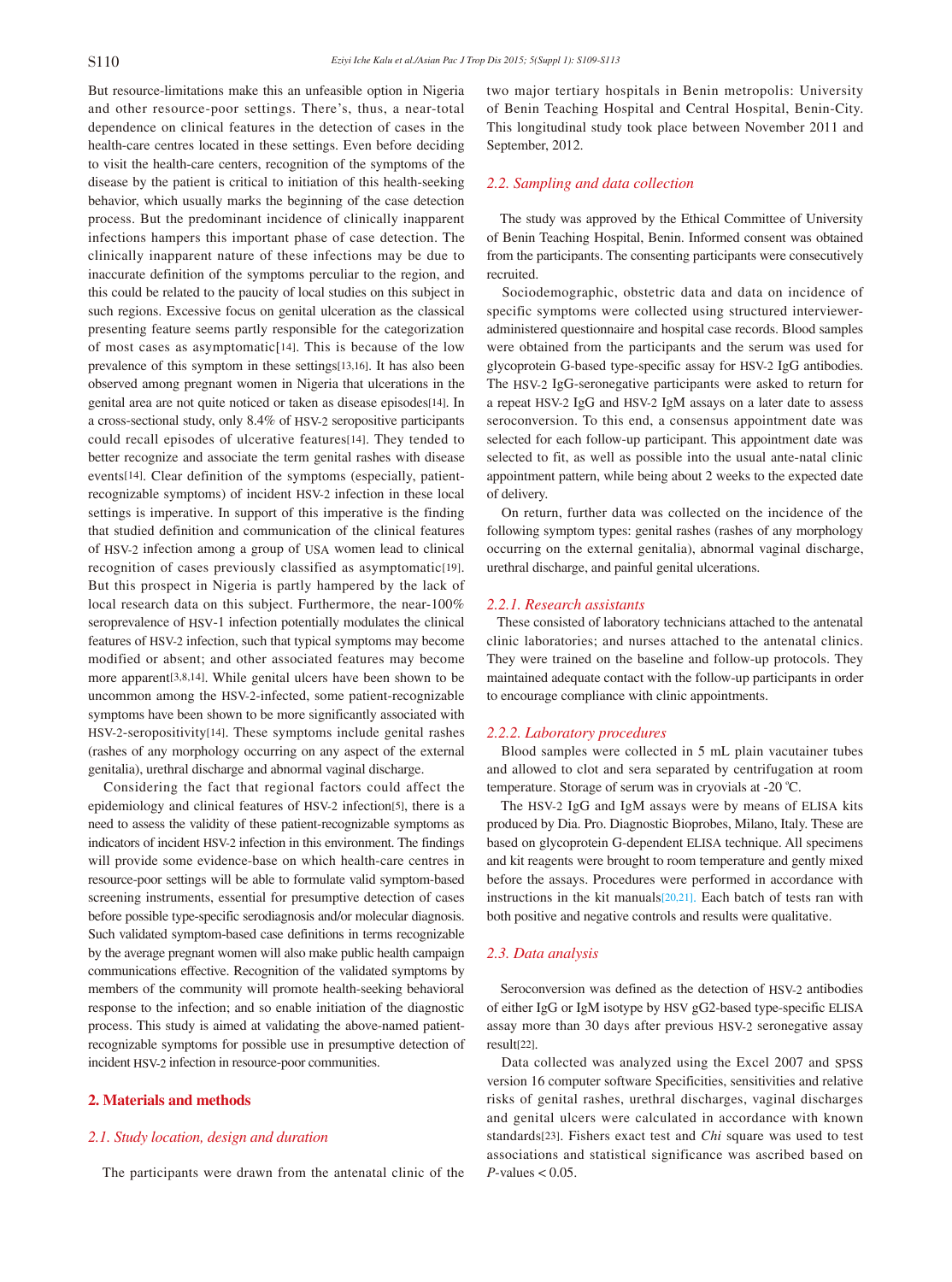# **3. Results**

#### *3.1. Characteristics of the participants*

#### *3.1.1. Baseline study population*

 Six hundred and seventy four participants were recruited. The ages of these participants were between 18 and 44 years (mean =  $30.6 \pm 5.2$  years).

 Most (85.2%) of the participants were married. They were either Christians or Muslims, in the ratio 4.7:1. Those who had good education were also in the majority. Only 6.5% did not achieve complete secondary education (Table 1).

#### **Table 1**

Sociodemographic characteristics of participants.

| Characteristics         |                                        | Freequency | Percent $(\% )$ |
|-------------------------|----------------------------------------|------------|-----------------|
| Age group (years)       | $15 - 20$                              | 7          | 1.0             |
|                         | $21 - 25$                              | 98         | 14.5            |
|                         | $26 - 30$                              | 242        | 35.9            |
|                         | $31 - 35$                              | 225        | 33.4            |
|                         | $36-40$                                | 86         | 12.8            |
|                         | $41 - 45$                              | 16         | 2.4             |
| Religions               | Christianity                           | 556        | 82.5            |
|                         | Islam                                  | 118        | 17.5            |
| <b>Marital</b> statuses | Married                                | 574        | 85.2            |
|                         | Single                                 | 53         | 7.8             |
|                         | Divorced                               | 22         | 3.3             |
|                         | Widowed                                | 25         | 3.7             |
|                         | Levels of education Graduate and above | 210        | 31.2            |
|                         | Post-secondary                         | 292        | 43.3            |
|                         | Secondary completed                    | 128        | 19.0            |
|                         | Secondary uncompleted                  | 14         | 2.1             |
|                         | Primary completed                      | 27         | 4.0             |
|                         | Primary uncompleted                    | 3          | 0.4             |

 Most (85.3%) of the participants were recruited either in their second or in their third trimesters of pregnancy; while only 14.7% were first seen in their first trimesters. They were predominantly nullipara (43.5%). Twenty-eight percent (28.2%) of them were primipara; while a total of 27.6% of them were multi-para. Only five (0.7%) of the participants were grand multipara. (Table 2)

#### **Table 2**

Obstetric characteristics of participants.

| Characteristics                               |                | Frequency | Percent $(\% )$ |
|-----------------------------------------------|----------------|-----------|-----------------|
| Gestational ages on recruitment 1st trimester |                | 99        | 14.7            |
|                                               | 2nd trimester  | 268       | 39.8            |
|                                               | 3rd trimester  | 307       | 45.5            |
| Parity                                        | Nullipara      | 293       | 43.5            |
|                                               | Primipara      | 190       | 28.2            |
|                                               | Para-2         | 123       | 18.2            |
|                                               | Para-3         | 43        | 6.4             |
|                                               | Para-4         | 20        | 3.0             |
|                                               | Para-5 or more | 5         | 0.7             |

#### *3.1.2. Follow-up study population*

 Three hundred and twelve (46.3%) of the participants were HSV-2 seropositive while 362 (56.7%) were HSV-2-seronegative and therefore susceptible to primary HSV-2 infection. Of the HSV-2 seronegative, 60 were lost to follow-up, while only 302 completed the follow-up, giving a response rate of 83.4%. The 302 participants who completed the follow-up protocol constituted the follow-up study population. The sociodemographic and obstetric characteristics of the follow-up study population was not significantly different from those of the baseline population.

 Seventeen (5.6%) of the 302 participants became HSV-2 IgG seropositive, while 285 (94.4%) remained HSV-2 seronegative. None of the participants tested positive on HSV-2 IgM assay. The follow-up study population was therefore categorized into seroconversion and no seroconversion cohorts.

### *3.2. Incidence of the symptoms among the seroconversion cohort members*

 The commonest complaint made by the members of the seroconversion cohort was abnormal vaginal discharge; and this was followed by complaints of rashes occurring in the external genitalia, urethral discharge and painful genital ulcers, in descending order of incidence (Table 3). There was no asymptomatic case.

#### **Table 3**

Incidence of the symptoms among the seroconverted.

| <b>Symptoms</b>                      | Frequency $(n = 17)$ | Incidence $(\% )$ |
|--------------------------------------|----------------------|-------------------|
| Abnormal vaginal discharge           | 14                   | 82.4              |
| Genital rashes                       | 12                   | 70.6              |
| Urethral discharge                   |                      | 41.2              |
| Painful ulcers at external genitalia |                      | 11.8              |

# *3.3. Occurrence of symptoms among the 'seroconversion cohort' members relative to the 'no seroconversion cohort' members*

 The risk ratios of incidence of abnormal vaginal discharges, genital rashes, urethral discharges and painful genital ulcers were 106.2, 83.1, 39.2, and 37.9 respectively. All values in the 95% confidence intervals (95% *CI*) of these risk ratios were > 1.0 (Table 4).

 All the assessed symptom types had specificity values of > 95% for seroincident HSV-2 infection. Abnormal vaginal discharge and genital rashes had the highest sensitivity scores of 82.3% and 70.6% respectively. The respective positive predictive values of abnormal vaginal discharges, genital rashes, urethral discharges and painful genital ulcers were 53.8%, 60.0%, 58.3% and 66.7%; while the negative predictive values were 98.9%, 98.2%, 96.6%, and 95.0% (Table 4).

#### **Table 4**

Comparision of the occurrence of the symptoms between the seroconversion and the no seroconversion cohorts.

|                             | <b>Symptoms</b> | Sero-conversion | No sero-conversion | Total | Risk ratio $(95\% \text{ CI})$ |       | P-value Sensitivity/Specificity |
|-----------------------------|-----------------|-----------------|--------------------|-------|--------------------------------|-------|---------------------------------|
|                             |                 | $(n=17)$        | $(n = 285)$        |       |                                |       | $(\%)$                          |
| Genital rashes              | Yes             | 12              | 8                  | 20    | 83.1 (23.6-292.4)              | 0.001 | 70.6/97.2                       |
|                             | N <sub>o</sub>  | 5               | 277                | 282   |                                |       |                                 |
| Painful genital ulcers      | Yes             | 2               |                    | 3     | $37.9(3.2 - 441.4)$            | 0.009 | 28.6/99.6                       |
|                             | N <sub>o</sub>  | 15              | 284                | 299   |                                |       |                                 |
| Urethral discharges         | Yes             |                 |                    | 12    | $39.2(10.6-145.2)$             | 0.001 | 41.2/98.2                       |
|                             | N <sub>o</sub>  | 10              | 280                | 290   |                                |       |                                 |
| Abnormal vaginal discharges | Yes             | 14              | 12                 | 26    | $106.2(26.9-419.7)$            | 0.001 | 82.3/95.8                       |
|                             | N <sub>o</sub>  | 3               | 273                | 276   |                                |       |                                 |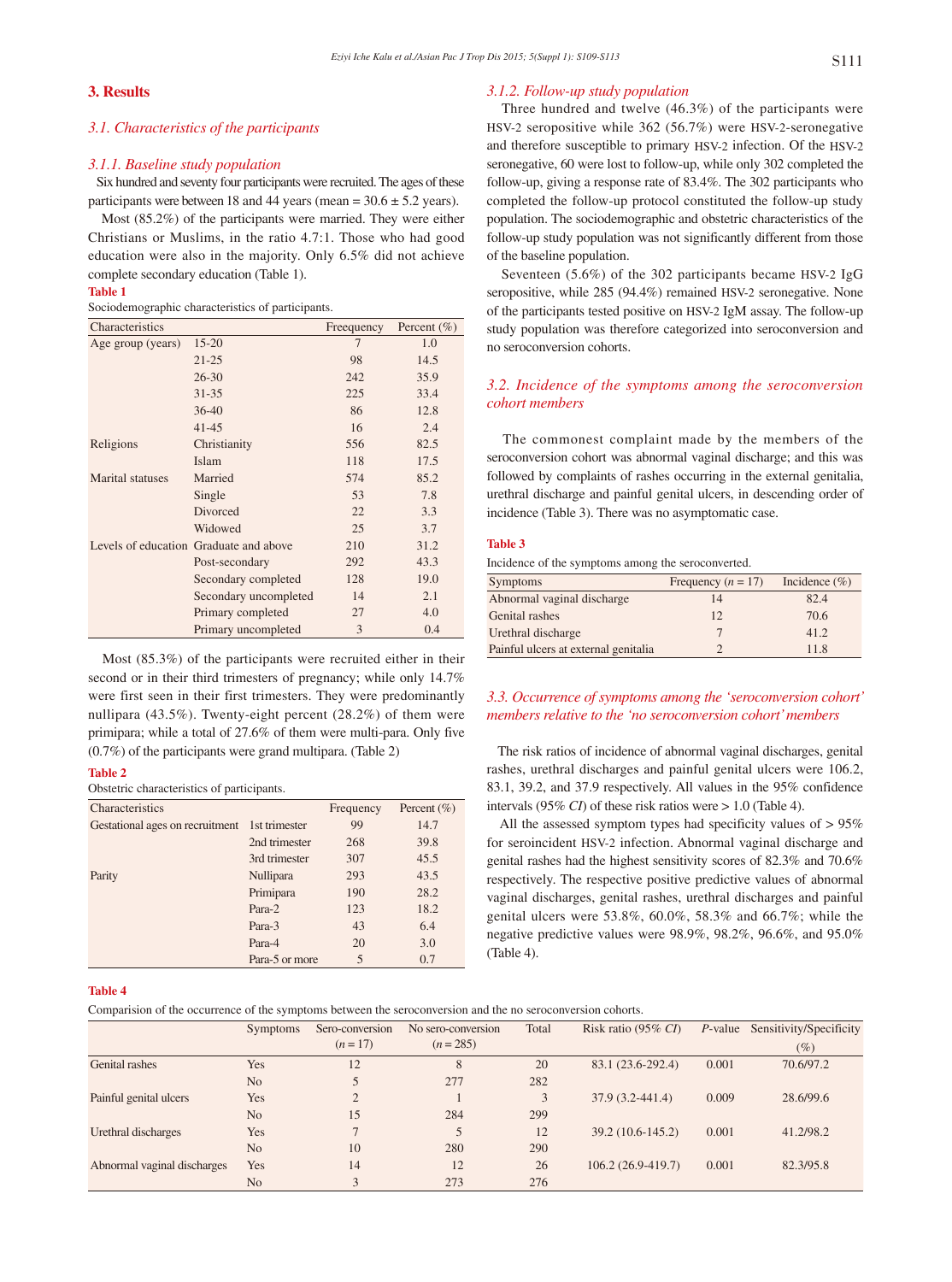# **4. Discussion**

 An HSV-2 seroconversion rate of 5.6% was found among the subpopulation of pregnant women who successfully completed the follow-up protocol; and this value could be taken to represent the seroconversion rate of the entire study population, as there was no significant difference between the characteristics of the follow-up study population and the baseline study population.

 Each of the seroconverted participants presented with one or more of the four symptom types, *viz* painful genital ulcers, genital rashes, abnormal vaginal discharge and urethral discharge. No seroincident HSV-2 infection was asymptomatic. This is contrary to known reports that first episode HSV-2 infections are asymptomatic or unrecognized in up to 90% of cases[2,13].

 Relative to the no seroconverson cohort, all these symptoms were found to be significantly associated with seroincident HSV-2 infection. This result supports earlier finding, in a cross-sectional study, of significantly greater prevalence of these symptoms among those who were HSV-2 seropositive, relative to their HSV-2 seronegative counterparts[14].

 Although painful genital ulcers is known to be a classical presenting feature of first episode HSV-2 infections[1], its frequency was the lowest, in this study. Its sensitivity of 28.6% was the lowest, although it had the highest specificity and positive-predictive value of 99.6% and 66.7% respectively. The clinical utility of this symptom is limited by the low sensitivity. While the near-100% specificity justifies its categorization as a classical symptom, the 66.7% predictive value for incident HSV-2 infection places a significant limitation on its diagnostic utility in this environment. The relative risk of occurrence of this symptom among the seroconversion cohort, although significant, included values close to 1 (3.2-441.4). This finding of low incidence of genital ulcers corroborates previous reports[14,24]. Moreover, Lymphogranuloma venereum, and not genital herpes, has been shown to be the major cause of genital ulcer disease in a group of Nigerian females[25]. The finding that only 11.8% of the follow-up participants had the typical painful genital ulcer symptoms implies that 88.2% of them would have passed as asymptomatic if genital rashes, urethral discharges and abnormal vaginal discharges were not emphasized in the study protocol. It follows, therefore, that dependence on the genital ulcer symptom will lead to most cases of incident HSV-2 infections passing undetected.

 Abnormal vaginal discharge was the most frequent and most significant symptom among the 'seroconversion cohort', judging by the high relative risk, sensitivity and specificity values of 106.2, 82.3% and 95.8%, respectively. This result agrees with a study report from India in which abnormal vaginal discharge was the most frequent feature among the HSV-2-infected[25]. Moreso, previous history of urethritis of *Chlamydia* spp. and *Trichomonas* spp. origin, was significantly associated with HSV-2 infection as reported in Australia and India[26,27]. Moreover, the highly significant rating of vaginal discharge, as found in this study, is in keeping with the previously reported synergistic association between bacterial vaginosis and HSV-2 infection[26,28]. The 53.8% predictive value of this symptom for incident HSV-2 infection is indicative of the possible role of other genito-urinary diseases in producing this symptom[29]. The current practice in which HSV-2 infection is usually not a diagnostic consideration either in syndromic or aetiologic management of vaginal discharges should be reviewed, especially with respect to women of reproductive age.

 Genital rashes was the most sensitive and most frequent symptom, after abnormal vaginal discharges, among the seroconversion cohort. Although incident HSV-2 infections are typically marked by vesicular lesions, the findings of this study suggests that public enlightenment campaigns should promote genital rashes as a defining symptom type in developing countries where low literacy level may not enable majority of patients to categorize cutaneous eruptions. Effective communication demands the use of such patient-recognizable symptoms in case definitions. The 97.2% specificity, 70.6% sensitivity and 98.0% negativepredictive values of this symptom were high enough to warrant its use in a screening tool. With its positive-predictive value of 60%, its combination with genitourinary discharges will increase the validity of the screening tool. This term genital rashes seems recommendable as a syndrome in sexually transmitted infectious disease management, especially in developing countries. In its utilization, HSV-2 infection should be a principal differential diagnosis. This is in keeping with a previous study conclusion that HSV-2 antibody assay should be performed on any patient presenting with uncertain genital symptoms[30].

 It is instructive, from this study, that proper definition of the symptoms of incident HSV-2 infection and education of the public will improve case suspicion/recognition, which will in-turn persuade the patient to seek professional attention. All the symptoms had negative-predictive values of 95%. None of them had very high positive-predictive values, which implies that none of them should be used in isolation in making clinical impressions. A combination of the symptoms makes them useful for screening and public health campaigns so that opportunities for interventions would not be lost just because the patient could not find a reason to initiate healthseeking activity.

 Since sexually transmitted infection control ought to be wholistic, the enhanced relevance and promotion of these typical sexually transmitted infection syndromes (vaginal discharge and urethral discharge) and 'genital rashes' in the public health control of HSV-2 infection will exert a ripple effect on the control of other sexually transmitted infections. Moreover, the combined validity parameters of abnormal vaginal discharge and genital rashes suggests that both symptoms could form the basis of a clinical screening tool for incident HSV-2 infection, especially in resource-limited settings.

#### **Conflict of interest statement**

We declare that we have no conflict of interest.

#### **Acknowledgements**

 We acknowledge the role of our research assistants (the Nurses and laboratory staff of the antenatal Clinics of University of Benin Teaching Hospital and Central Hospital, Benin).